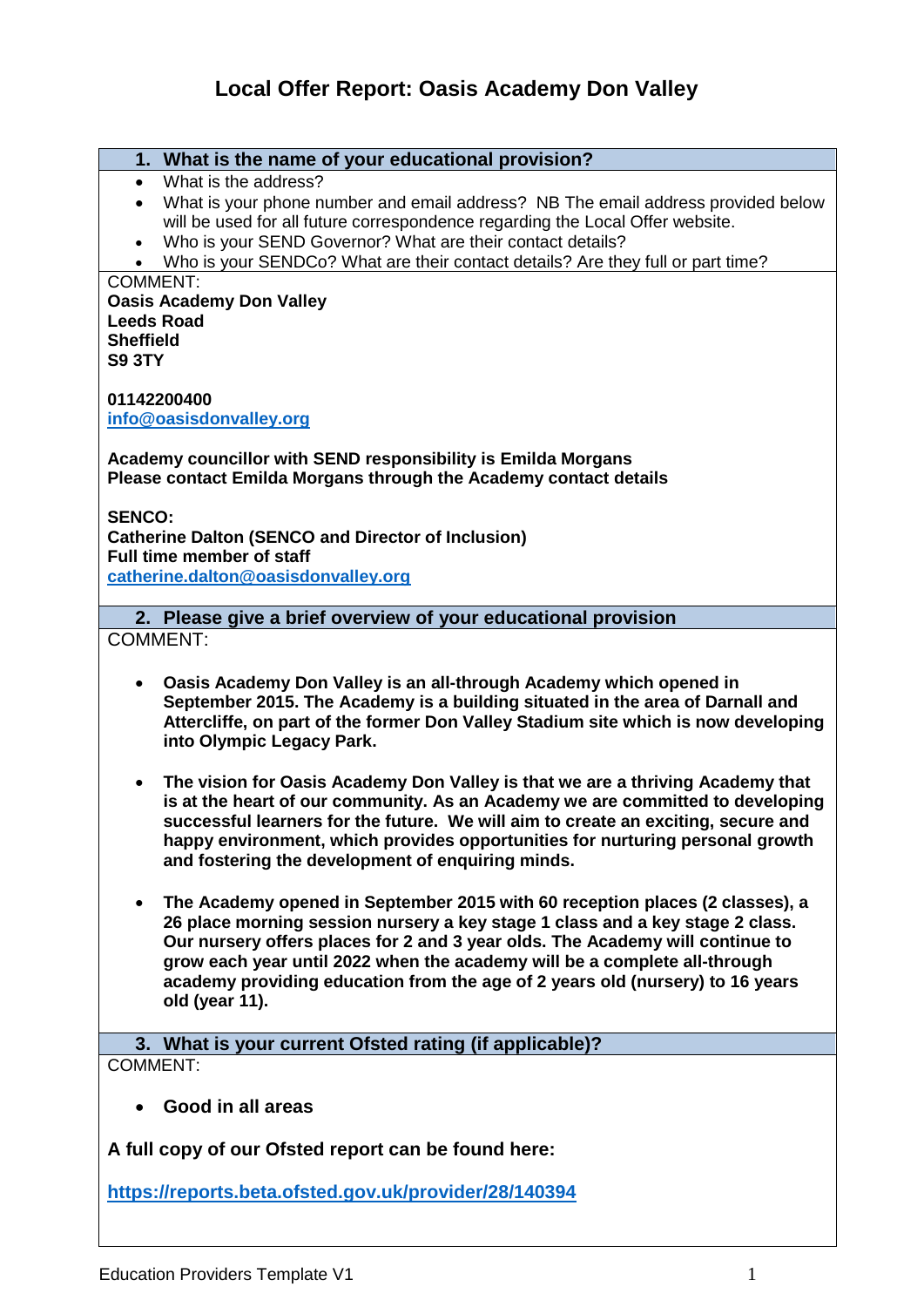| 4. Who is your educational provision for?                                                     |                                       |                                 |                           |                        |  |                           |  |                                                                            |  |
|-----------------------------------------------------------------------------------------------|---------------------------------------|---------------------------------|---------------------------|------------------------|--|---------------------------|--|----------------------------------------------------------------------------|--|
| The provision is available for:<br>0-3 Years<br>4-7 Years                                     |                                       |                                 |                           |                        |  |                           |  |                                                                            |  |
|                                                                                               |                                       |                                 | 8-11 Years                |                        |  | <b>12-16 Years</b>        |  | Post 16 age                                                                |  |
|                                                                                               |                                       |                                 |                           |                        |  |                           |  |                                                                            |  |
| X                                                                                             |                                       | X                               | X                         |                        |  | X                         |  |                                                                            |  |
|                                                                                               |                                       |                                 |                           |                        |  | (Year 7 only              |  |                                                                            |  |
|                                                                                               |                                       |                                 |                           |                        |  | 2018-19)                  |  |                                                                            |  |
|                                                                                               | The provision supports learners with: |                                 |                           |                        |  |                           |  |                                                                            |  |
| Education                                                                                     |                                       | <b>Health</b>                   |                           |                        |  | Social care               |  | <b>Preparing for Adulthood</b>                                             |  |
| X                                                                                             |                                       |                                 |                           |                        |  |                           |  |                                                                            |  |
|                                                                                               |                                       |                                 |                           |                        |  |                           |  |                                                                            |  |
|                                                                                               |                                       |                                 |                           |                        |  |                           |  |                                                                            |  |
| The provision primarily supports (or has supported) learners with:                            |                                       |                                 |                           |                        |  |                           |  |                                                                            |  |
| <b>Cerebral Palsy</b>                                                                         |                                       | <b>ADHD/ADD</b>                 |                           |                        |  |                           |  | Down's                                                                     |  |
|                                                                                               |                                       |                                 | Social &<br>communication |                        |  | <b>Behavioural</b>        |  |                                                                            |  |
|                                                                                               |                                       |                                 |                           |                        |  | <b>Emotional or</b>       |  | Syndrome                                                                   |  |
|                                                                                               |                                       |                                 |                           | difficulties           |  | Social                    |  |                                                                            |  |
|                                                                                               |                                       |                                 |                           | including Autism       |  | <b>Difficulties</b>       |  |                                                                            |  |
| X                                                                                             |                                       | X                               |                           | x                      |  | X                         |  | X                                                                          |  |
|                                                                                               |                                       | Hearing                         |                           | <b>Medical Needs</b>   |  | <b>Mental Health</b>      |  | Moderate                                                                   |  |
|                                                                                               |                                       | Impairment                      |                           | or Long-term           |  | <b>Difficulties</b>       |  | Learning                                                                   |  |
|                                                                                               |                                       |                                 |                           | <b>Illness</b>         |  |                           |  | <b>Difficulty</b>                                                          |  |
|                                                                                               |                                       | X                               | X                         |                        |  |                           |  | Х                                                                          |  |
|                                                                                               | Multi-Sensory                         |                                 |                           | Physical               |  | Profound &                |  | Severe Learning                                                            |  |
|                                                                                               | Impairment                            |                                 | Disability /              |                        |  |                           |  | <b>Difficulty</b>                                                          |  |
|                                                                                               |                                       | (vision &                       |                           | <b>Mobility Issues</b> |  | <b>Multiple</b>           |  |                                                                            |  |
|                                                                                               |                                       |                                 |                           |                        |  | Learning                  |  |                                                                            |  |
|                                                                                               |                                       | hearing)                        |                           |                        |  | <b>Difficulty</b>         |  |                                                                            |  |
|                                                                                               |                                       | X                               |                           |                        |  |                           |  |                                                                            |  |
|                                                                                               | Specific                              |                                 | Speech,                   |                        |  | <b>Visual</b>             |  | <b>Waiting for</b>                                                         |  |
|                                                                                               | Learning                              |                                 | Language &                |                        |  | Impairment                |  | diagnosis                                                                  |  |
|                                                                                               | Difficulty (e.g.                      |                                 | Communication             |                        |  |                           |  |                                                                            |  |
|                                                                                               | Dyslexia)                             |                                 | <b>Needs</b>              |                        |  |                           |  |                                                                            |  |
|                                                                                               |                                       |                                 |                           | x                      |  | X                         |  | X                                                                          |  |
| The provision is accessible as a:                                                             |                                       |                                 |                           |                        |  |                           |  |                                                                            |  |
|                                                                                               |                                       | Mainstream service              |                           |                        |  | <b>Specialist service</b> |  |                                                                            |  |
|                                                                                               |                                       | Х                               |                           |                        |  |                           |  |                                                                            |  |
|                                                                                               |                                       |                                 |                           |                        |  |                           |  |                                                                            |  |
|                                                                                               |                                       |                                 |                           |                        |  |                           |  |                                                                            |  |
|                                                                                               |                                       |                                 |                           |                        |  |                           |  |                                                                            |  |
| Please state the number of pupils on your roll and your average class size<br><b>COMMENT:</b> |                                       |                                 |                           |                        |  |                           |  |                                                                            |  |
|                                                                                               |                                       |                                 |                           |                        |  |                           |  |                                                                            |  |
|                                                                                               |                                       |                                 |                           |                        |  |                           |  |                                                                            |  |
| 52 place nursery                                                                              |                                       |                                 |                           |                        |  |                           |  |                                                                            |  |
| 467 FS2 - YEAR 7                                                                              |                                       |                                 |                           |                        |  |                           |  |                                                                            |  |
|                                                                                               |                                       |                                 |                           |                        |  |                           |  |                                                                            |  |
|                                                                                               |                                       | Average class size is 30 pupils |                           |                        |  |                           |  |                                                                            |  |
|                                                                                               |                                       |                                 |                           |                        |  |                           |  |                                                                            |  |
|                                                                                               |                                       |                                 |                           |                        |  |                           |  |                                                                            |  |
| 5. How does the setting identify learners with SEN?                                           |                                       |                                 |                           |                        |  |                           |  |                                                                            |  |
|                                                                                               |                                       |                                 |                           |                        |  |                           |  |                                                                            |  |
| Does your school / setting / post 16 provision offer specialist assessments by school         |                                       |                                 |                           |                        |  |                           |  |                                                                            |  |
| staff and/or external professionals?                                                          |                                       |                                 |                           |                        |  |                           |  |                                                                            |  |
| <b>COMMENT:</b>                                                                               |                                       |                                 |                           |                        |  |                           |  |                                                                            |  |
| The Academy identifies learners with SEND by working closely as a team,                       |                                       |                                 |                           |                        |  |                           |  |                                                                            |  |
|                                                                                               |                                       |                                 |                           |                        |  |                           |  |                                                                            |  |
|                                                                                               |                                       |                                 |                           |                        |  |                           |  | considering each child as an individual, monitoring their progress through |  |
|                                                                                               |                                       |                                 |                           |                        |  |                           |  | assessment and robust tracking and working in partnership with parents. We |  |
| recognise the importance of early identification and aim to ensure that measures              |                                       |                                 |                           |                        |  |                           |  |                                                                            |  |
| are in place to highlight children who are not making the expected progress or                |                                       |                                 |                           |                        |  |                           |  |                                                                            |  |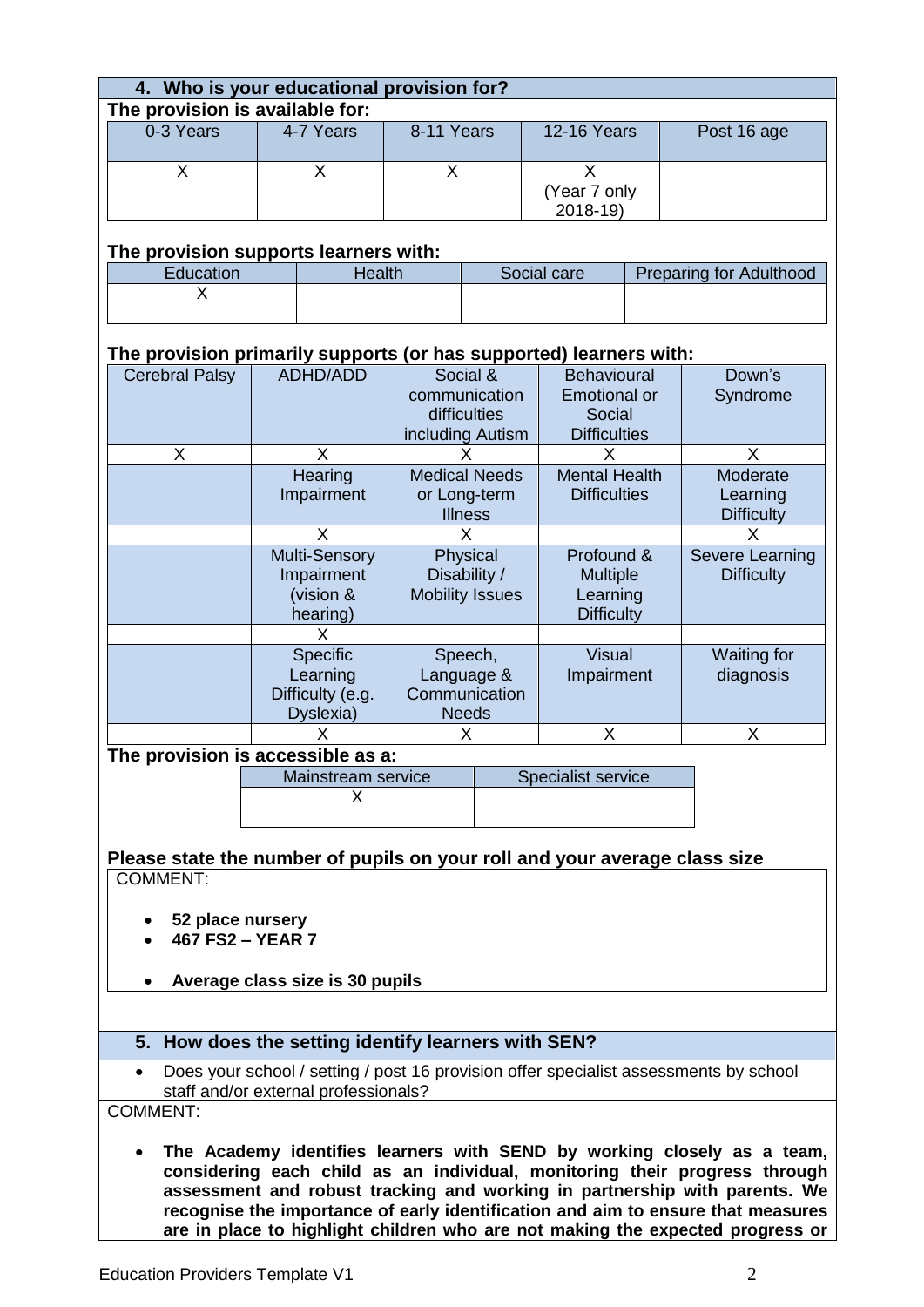**who are facing difficulties with any aspect of learning or social development at the earliest opportunity. The Academy Leadership Team monitor progress via Pupil Progress meetings, if there are any concerns in relation to a child's progress or development, staff are able to raise their concerns with the SENCO.**

# **6. Is your setting physically accessible to all learners?**

- What are the physical facilities like? For e.g.
- Is the building fully wheelchair accessible? How many buildings are there?
- Have there been improvements in the auditory and visual environment? (including for children who need a low sensory environment)
- Do you use visual aids such as visual timetables?
- What equipment & facilities do you offer to support learners with SEND and how do you secure new equipment & facilities?
- Are there disabled changing and toilet facilities?
- Primary schools: How secure is the playground is there a fence?
- Do you provide a quiet / safe space, and how do learners access this?

• Is there a quiet place for learners to eat if they cannot cope with a noisy dining hall? COMMENT:

- **The building is accessible to all children whether able bodied or disabled. The main entrance, primary and secondary entrances are wheelchair accessible and there is a lift in the centre of the Academy providing access to all 4 levels of the building.**
- **There are disabled toilets on each level**
- **All teaching and learning includes the use of visual timetables and other visual prompts such as photographs, pictures and captions to aid learning. The use of a programme called Communication In Print is used to provide picture aids**
- **We ensure, wherever possible, that equipment and resources used are accessible to all children regardless of their needs. Equipment for children with SEND can be ordered specifically for each child's individual needs. We also work with external agencies who may provide specialist equipment or resources for individual children they are working with.**
- **The playground is fully secure with rigorous adult provision at play and lunch times. The playground is set up for active breaks which all children are able to take part in. Children are supervised during these activities.**
- **Our dinners are family dining and all children eat a hot school meal. Children cope well in the dining hall as noise is kept to a sociable level and the hall is fully staffed and also supported by academy leadership. Children unable to cope with the dining hall would be supported sensitively with the aim of eventually joining the other children in this part of the academy day when appropriate.**
- **Breakfast club provision is accessible to all children including those with SEND.**
- **Extra-curricular activities are accessible for children with SEND.**
- **There are no specific quiet spaces available for learners to access if they cannot cope with noisier environments**

### **7. How does your setting adapt the curriculum for learners with SEND?**

- Who will oversee and plan the education programme for a learner with SEN?
- What are the setting's approaches to differentiation?
- What is the setting's stance on changing some parts of the provision's routine to help learners with SEN?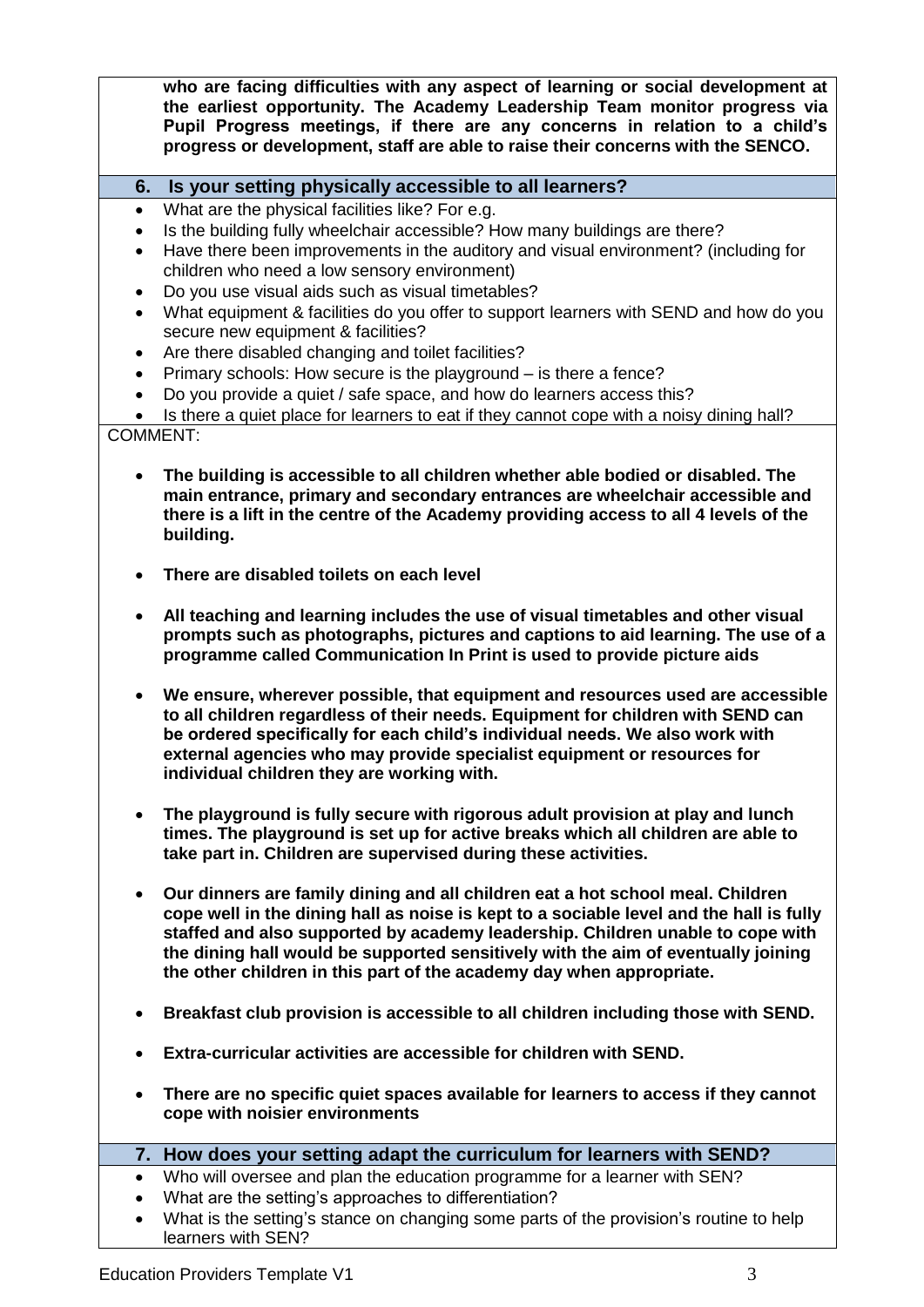What activities are available to learners with SEND in addition to those available through the curriculum? E.g. social skills groups

COMMENT:

- **The curriculum provided at the Academy is differentiated for all learners including those with SEND. All lessons are differentiated and children's individual needs are taken into account when planning individual lessons.**
- **All children identified as having SEND have a pupil profile in place with outcomes and provision that are reviewed termly (and more frequently in some cases). Each child will also have a provision snap shot which is reviewed on a termly basis to consider the specialist provision they are receiving in and out of class.**
- **Children with identified SEND have the same access to activities within the Academy as all other children.**
- **Specific resources and strategies will be used to support children individually and in groups.**
- **Additional intervention (wave 2) may be planned by the class teacher to meet specific needs of pupils within small groups.**
- **Teaching assistant support is provided in all classes to enable all children to access the curriculum. Teaching assistants are not deployed to support only one child.**

|                 | 8. What training have your staff received to support learners with SEND?                                                                                                                                                                                                                        |  |  |  |  |  |
|-----------------|-------------------------------------------------------------------------------------------------------------------------------------------------------------------------------------------------------------------------------------------------------------------------------------------------|--|--|--|--|--|
| $\bullet$       | This should include past and planned training including Makaton, PECS etc.                                                                                                                                                                                                                      |  |  |  |  |  |
| $\bullet$       | How do you ensure that all relevant staff (including peripatetic teachers, supply                                                                                                                                                                                                               |  |  |  |  |  |
|                 | teachers, welfare supervisors, and office staff) are aware of learners' needs?                                                                                                                                                                                                                  |  |  |  |  |  |
| $\bullet$       | Do you access specialist expertise?                                                                                                                                                                                                                                                             |  |  |  |  |  |
| $\bullet$       | Are there staff trained in the administration of medicines, feeding and providing                                                                                                                                                                                                               |  |  |  |  |  |
|                 | personal care?                                                                                                                                                                                                                                                                                  |  |  |  |  |  |
|                 | Please include details of any relevant kite marks or accreditations                                                                                                                                                                                                                             |  |  |  |  |  |
| <b>COMMENT:</b> |                                                                                                                                                                                                                                                                                                 |  |  |  |  |  |
| $\bullet$       | The Academy accesses the specialist expertise of the LA learning support services,<br>speech and language therapy, early years inclusion team, educational psychology<br>and hearing and vision services.                                                                                       |  |  |  |  |  |
| $\bullet$       | The SEND coordinator attends regular SEND briefings led by the locality and LA.                                                                                                                                                                                                                 |  |  |  |  |  |
| $\bullet$       | Our staff have received a range of specialist training in order to meet the needs of<br>children within the Academy. This includes training to deliver language<br>interventions such as LEAP, NIP, VIP, Precision Teaching, Attention Autism and<br>specific maths and literacy interventions. |  |  |  |  |  |
| $\bullet$       | We have named staff who are able to administer basic medications within the<br>Academy and also have children with care plans specific conditions (i.e.<br>allergies).                                                                                                                          |  |  |  |  |  |
|                 | 9. How do you communicate with and involve families?                                                                                                                                                                                                                                            |  |  |  |  |  |
| $\bullet$       | How does the setting communicate with parents about their child? E.g. email, home-                                                                                                                                                                                                              |  |  |  |  |  |
|                 | school book, parents' evenings?                                                                                                                                                                                                                                                                 |  |  |  |  |  |
| $\bullet$       | How does the setting involve parents in reviewing progress and setting targets for                                                                                                                                                                                                              |  |  |  |  |  |
|                 | learners with SEN? How often do you do this? E.g. termly structured conversations                                                                                                                                                                                                               |  |  |  |  |  |
| ٠               | Do you offer any parent training or learning events in relation to SEN?                                                                                                                                                                                                                         |  |  |  |  |  |
|                 | Do you have an SEN group for parents?                                                                                                                                                                                                                                                           |  |  |  |  |  |
|                 | How do you communicate with families whose first language is not English?                                                                                                                                                                                                                       |  |  |  |  |  |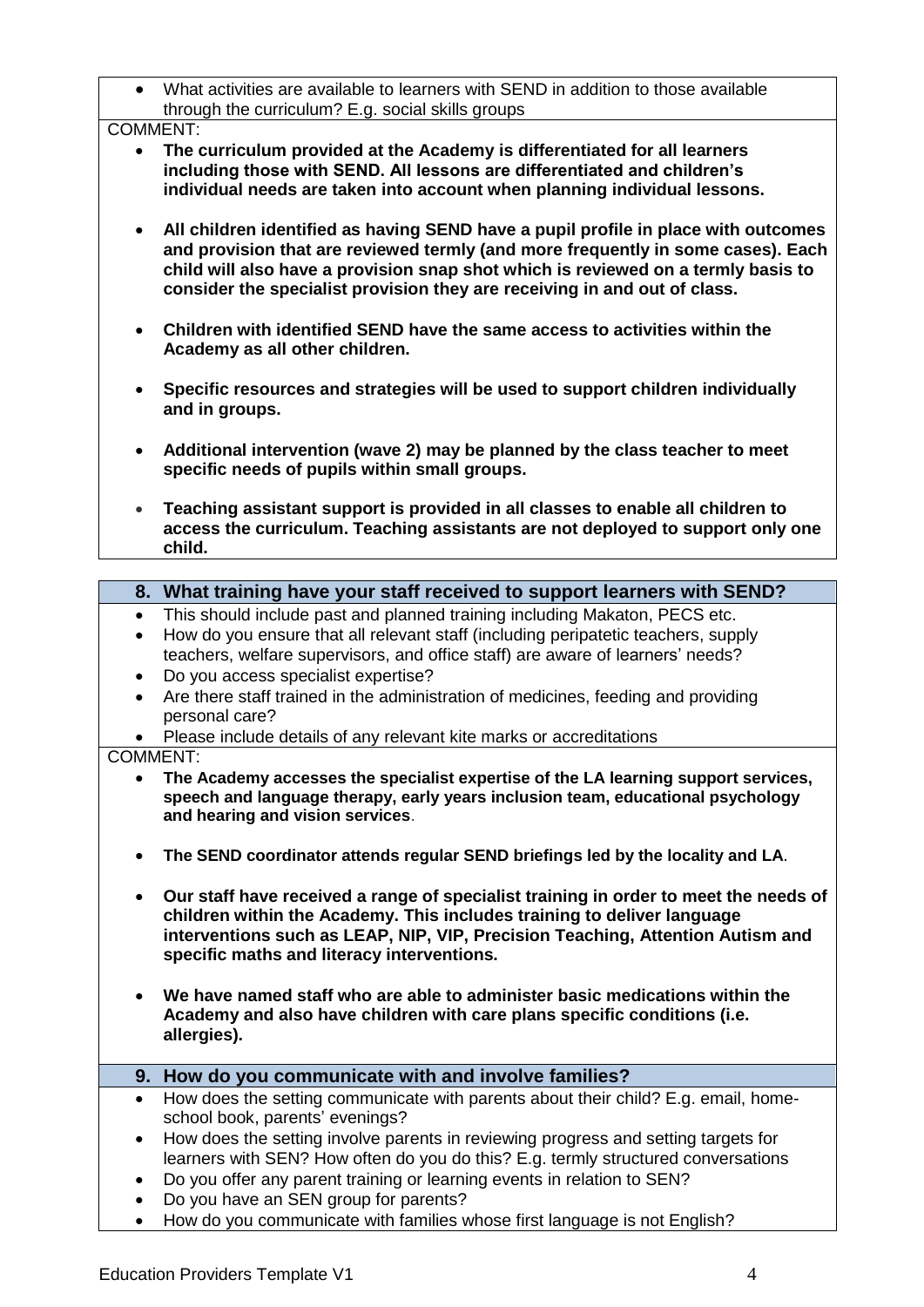COMMENT**:**

- **The Academy regularly communicates with families through face to face, phone calls, review meetings, parent evening and text messages.**
- **All children have a specific home/Academy journal and this is used as a form of communication between home and the Academy.**
- **There are two parents evenings each year where parents can discuss their child's progress with their class teacher. Twice per year parents receive a record of achievement which informs them of their child's progress, attainment, targets, attitude to learning and attendance.**
- **In addition to these meetings there are review meetings each term for parents of children with SEND. These are longer meetings with parents, SENDCo, class teacher, teaching assistants & pastoral staff (when required) and other agencies as and when required to discuss their child's progress in more detail. Parents are fully involved in the review process and setting new targets for children with SEND. They are invited to share responsibility and ownership for the targets with the Academy and are given strategies to help their child fulfil their targets. The child's views might also be sought for these meetings.**
- **The Academy really value your involvement especially with setting targets for your child. You will be asked about your views as part of the review meetings, telling us about things your child is good at and things which you know might help your child.**
- **Every day in the reception classes parents are invited into class at 8.50am during this time parents are encouraged to carry out a morning activity, share their child's progress and learning. Key stage 1 and 2 parents are invited into the classes every Friday. This time is also an opportunity for class teachers and parents to have informal discussions about progress and learning. At the end of the Academy day teachers are present to discuss any concerns.**
- **The SENDCo and members of the Inclusion Team are able to signpost parents to other sources of information and support e.g. the Local Offer, Sheffield Parent Carer Forum, voluntary agencies.**
- **An interpreter can be made available for families whose first language is not English, but this would need to be scheduled.**
- **Parents should not hesitate to contact the class teacher, SENDCo or a member of the Inclusion Team to arrange a time to discuss their child's progress at any other time, it is unlikely that they will be able to see you straight away but an appointment will be made as soon as possible.**
- **In partnership with other agencies we have offered workshops specifically for parents of children with SEND (i.e. sleep workshops, coffee mornings with Fusion Teaching School).**

**10.How does the setting evaluate the effectiveness of its provision for learners with SEN and how often does it do this?**

COMMENT**:**

 **The Academy evaluates the effectiveness of its provision for learners with SEND by closely monitoring the assessments and analysing the tracking, considering each pupil's progress academically and in other areas of development e.g. socially. This is done half termly. Interventions are used when needed and the progress made in the interventions is monitored to ensure they are effective in**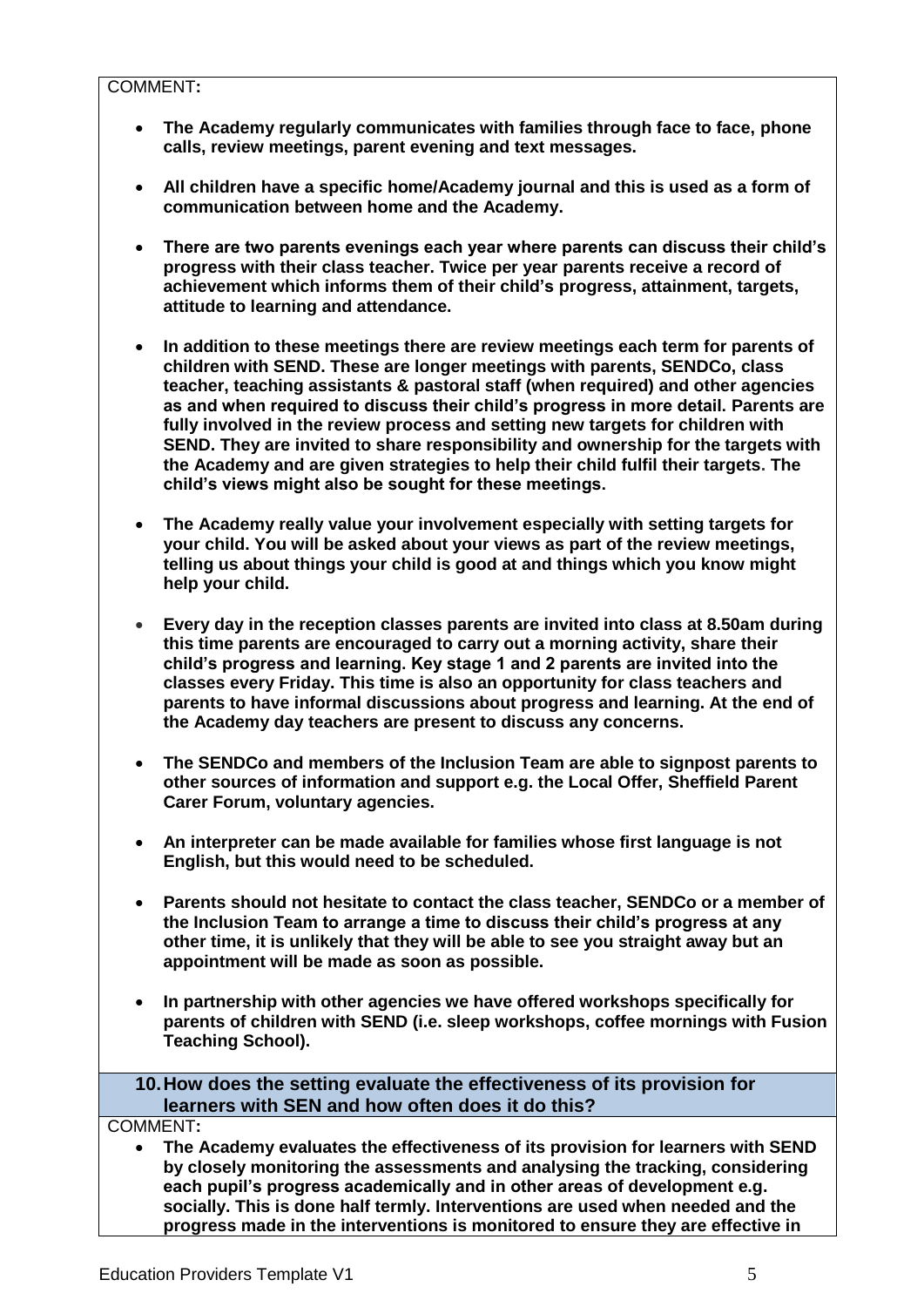**accelerating progress.** 

 **The Academy have a robust quality assurance system in place to ensure all children are gaining an exceptional education. Part of this system involves all teachers and teaching assistants being observed by the academy leadership team when working with the children to ensure progress is made by all children in all lessons. LA Learning support services also monitor and evaluate the progress of the children on their caseload and offer advice at timely points.** 

**11.What support do you provide for the learners' overall wellbeing?**

- How do you monitor and provide support for the social and emotional wellbeing of learners?
- How do you teach disability awareness to learners?
- How do you help learners who struggle to make friends?
- How do you support vulnerable learners during unstructured periods?
- How do you support learners for whom school is a cause of anxiety?

#### COMMENT:

- **At Oasis Don Valley our ethos has a strong emphasis on including everyone and that everyone is unique. We recognise that children learn best when they feel happy and secure. With this in mind, all staff work hard to raise children's selfesteem. We are particularly aware that children with SEND may be more vulnerable to low self-esteem and staff use a range of strategies to try and balance against this e.g. giving roles of responsibility, reward systems, verbal praise and encouragement, highlighting their strengths and talents including those outside of the Academy curriculum.**
- **The Emotional Health and well-being of all our pupils is very important to us and all classes follow a structured PSHE curriculum and SMSC is embedded within all of the curriculum to support this development.**
- **We have a robust Safeguarding Policy in place; we follow National & LA Guidelines.**
- **Additional referrals to other agencies are completed as necessary.**
- **We offer a range of activities during unstructured times to allow children to participate in activities that are suited to their interests and needs.**
- **We also offer a wide range of after school extra-curricular activities which are open to all children and aim to develop their skills in a wide range of areas.**

# **12.What kind of behavioural interventions do you use?**

- What support is there for behaviour, avoiding exclusions and increasing attendance?
- How do you manage extreme behaviour?

### COMMENT:

- **The Academy aims to ensure that pupils with disabilities are not treated less favourably than other pupils and will endeavour to ensure that no exclusion of such a pupil has been caused directly or indirectly by the pupil's disability. Any exclusion of a pupil with a disability will be closely monitored both within the Academy and by the Academy Council Discipline Committee.**
- **The Academy will pay due regard to the guidance in the Special Educational Needs Code of Practice and the Education of Children and Young People with Behavioural, Social and Emotional Difficulties as a special educational need. The Academy will aim not to exclude pupils with special educational needs and will aim to find alternative strategies that keep pupils with special educational needs**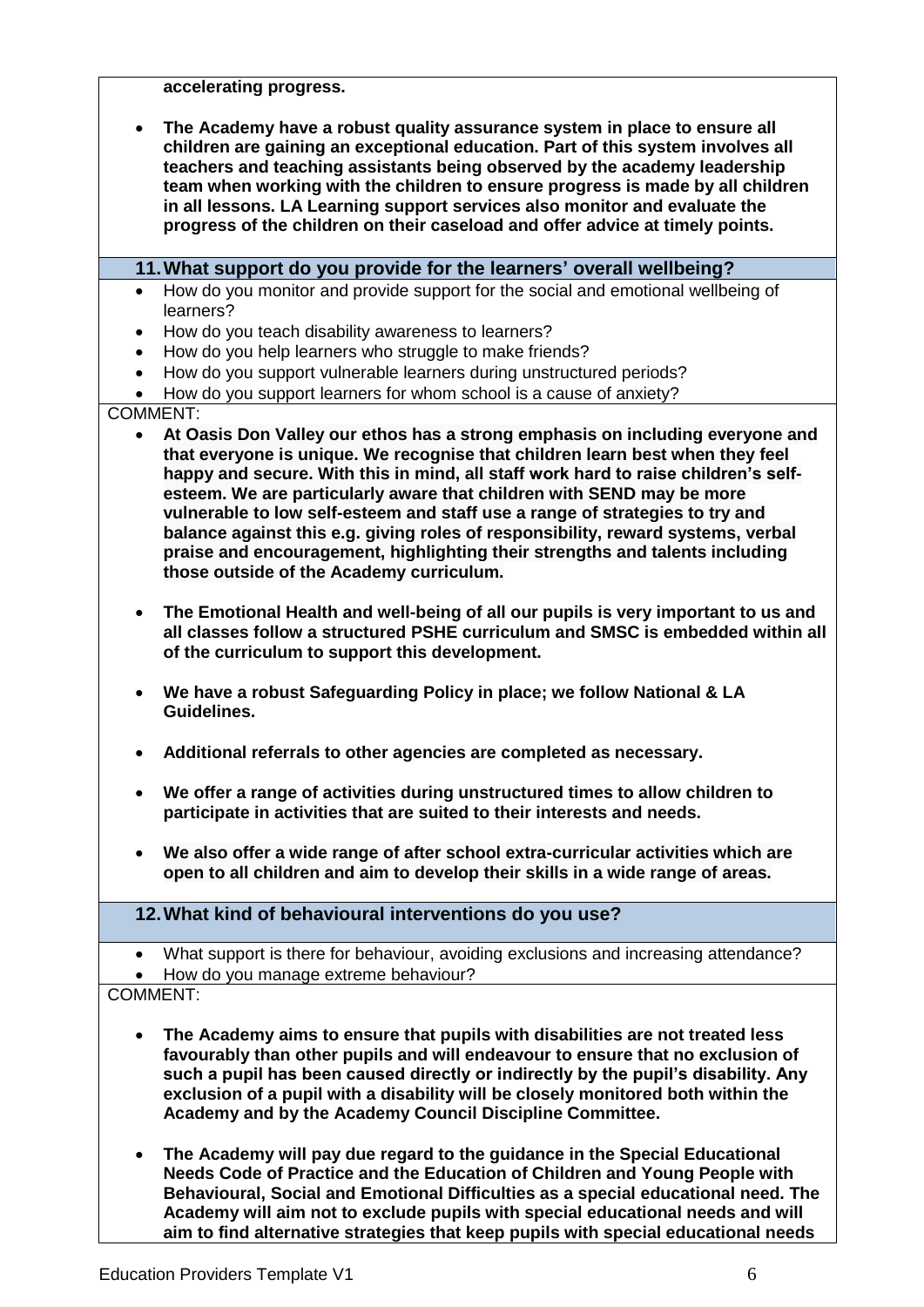**who have behaviour problems in the Academy. The Pastoral Manager will monitor the impact of the whole Academy behaviour system termly and report to the Principal. The SENDCo and Pastoral Manager will provide support and guidance to all staff when required and will liaise with outside agencies when additional support is deemed necessary. It is the responsibility of the SENDCo & Pastoral Manager to oversee the Oasis provision and the support made available for individual pupils, who may, need time away from the usual mainstream class. 13.How do you ensure learners with SEND are included in non-classroom based activities?** Are learners with SEND able to access all of the activities and how will the setting assist them to do so? • How do you involve parent/carers in planning activities and trips? COMMENT: **Oasis Academy Don Valley prides itself on being inclusive and all staff led activities are open to all children. When visits and extra-curricular activities are planned the needs of all children are taken into account and where children require supervision or specialist arrangements the member of staff planning the visit will ensure that the child's needs are met and thoroughly risk assessed. The Academy work with the child's family and family members are encouraged to be active in helping their child to engage in each opportunity. Where children require high levels of support to access an activity staff will ensure that they have met with the family and are aware of any needs or support that the child will have whilst engaged in the activity. Do you offer: Breakfast clubs After school clubs Holiday clubs**  $\mathsf X$  x x **14.How do you consult with and involve learners in their education?** How are learners able to contribute their views? • How will the setting support the learner to do this? • Please include any comments on support for advocacy COMMENT: **Our curriculum is an enquiry based approach and teachers use the children's knowledge and inquisitiveness to plan each topic/theme so that the children can find answers out to their questions. The child's view will be sought informally and for review meetings; this may not always be possible with very young children / children with delayed development. The children will work with the class teacher or SENCO to develop their 'Pupil Profile' The Academy encourages its' children to share their voice through 'Pupil Parliament', circle time sessions, whole Academy questionnaires, pupil interviews and discussion**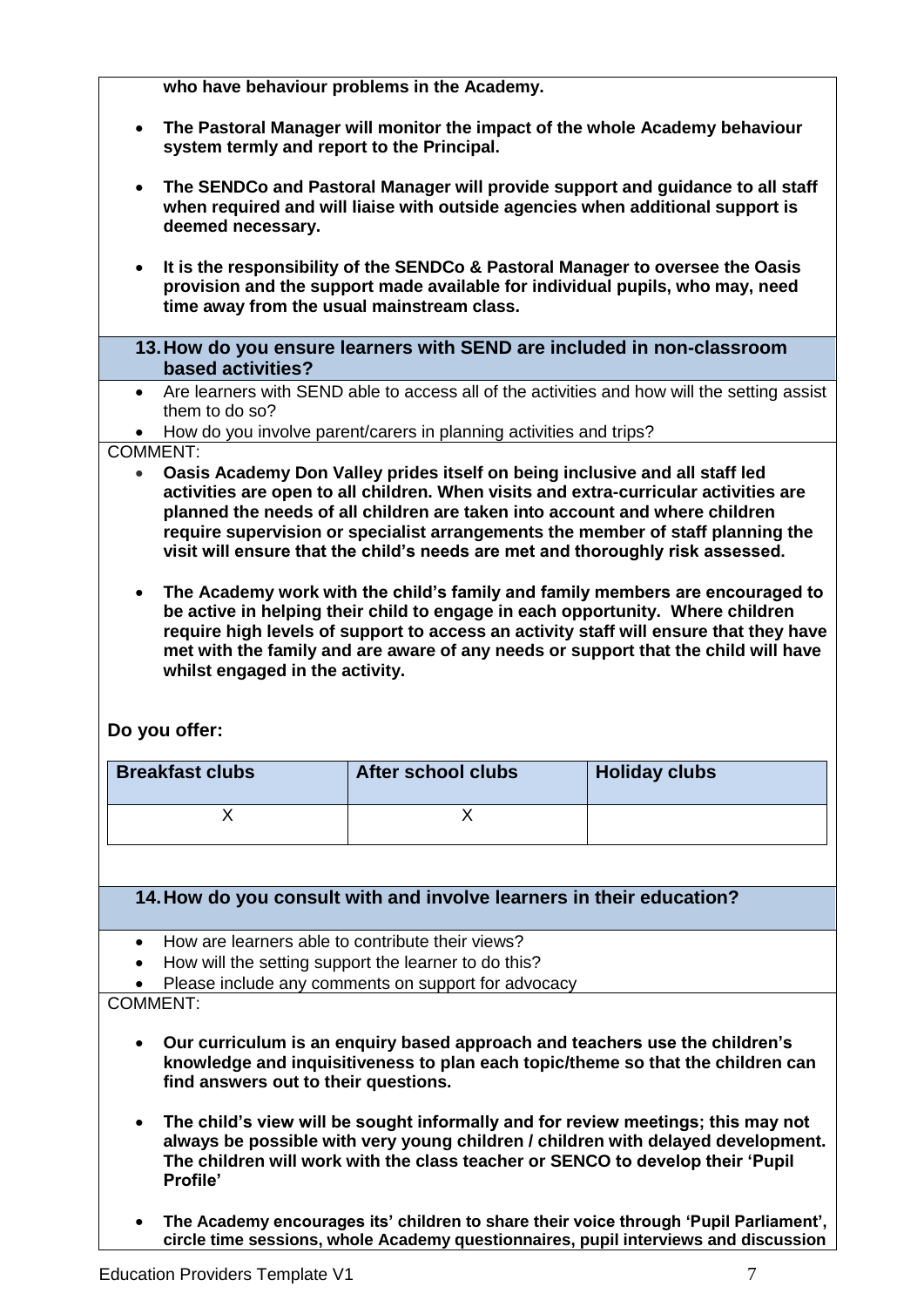**with staff. Children are able to give their views on the provision that the Academy provides, what they would like to see added and what they enjoy.**

# **15.How do you prepare learners with SEND to progress to, from and within your setting?**

- What preparation will there be for both the setting and the learner before he or she joins the setting? E.g. from nursery, primary, or secondary school?
- How will he or she be prepared to move onto the next stage?
- Do you take account of friendships when setting up new class groupings?
- How often do you mix up classes?
- What kind of destinations do learners with SEND move to when they leave your setting, e.g. college, bridging programmes, supported living, work etc.

# COMMENT:

- **We recognise that transitions can be difficult for a child with SEND and we take steps to ensure that any transition is a smooth as possible. When children are joining our Academy and there is a high level of need this may involve our staff visiting previous settings and pre-school settings and arranging an information sharing meeting with the child's family and other key agencies supporting the child. Our Academy where ever possible carries out home visits to all new children joining the Academy.**
- **We hold meetings on a termly basis with Phase Leaders, the SENDCo and other members of the inclusion team to discuss the needs of children within each phase. This ensures that leaders are aware of the needs of all children within their phase and are able to support transitions where necessary.**

**If your child is moving to another school:**

 **We will contact the school SENDCo and ensure he/she knows about any special arrangements or support that needs to be made for your child. We will make sure that all records about your child are passed on as soon as possible.**

### **When moving classes in the Academy:**

- **Information will be passed on to the new class teacher IN ADVANCE and a planning meeting will take place with the new teacher. Individual learning plans and pupil profiles will be shared with the new teacher. Your child's new class teacher will be present at the summer term review meeting. Your child will take part in transition visits to their new class in order to familiarise themselves with their new environment and get to know their new class teacher and, where applicable any teaching assistants with whom they will be working.**
- **Classes may be mixed and the Academy will always carry this in the best interest of the children for their education. There may be exceptional circumstances where the Academy may need to readjust class groupings at other times throughout the year.**

# **16.Do you have an online prospectus? Are there open days for families and learners?**

# COMMENT:

 **Open evenings and days are held at Academy for new starters and visits into Academy can be arranged by contacting the Academy office.**

### **17.Do you offer outreach to home educating families?**

 E.g. use of facilities / access to after-school clubs / access to swimming lessons / allowing external candidates to sit exams.

### COMMENT:

**No**